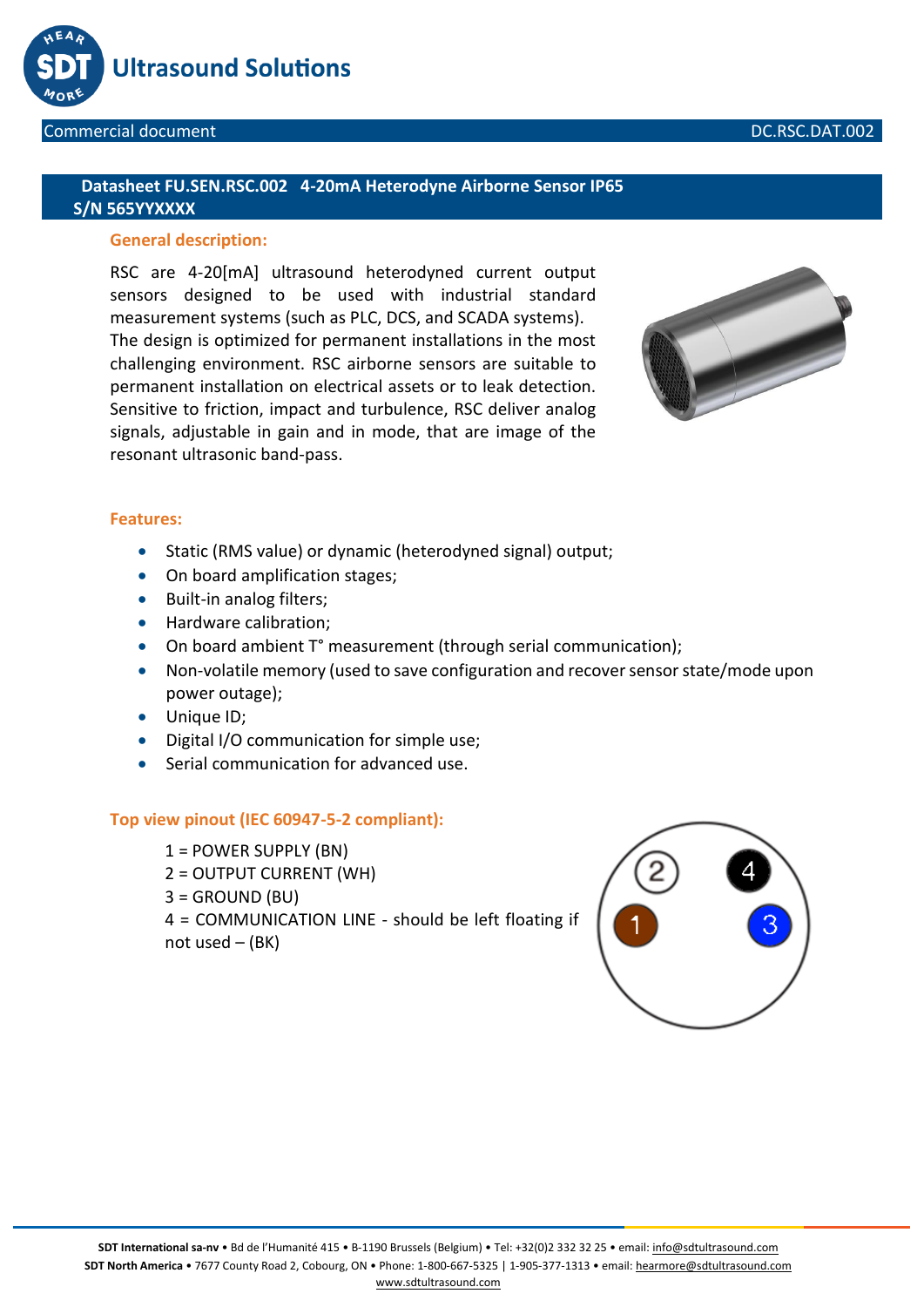| <b>General specifications</b>                              |                                                                                                                                                                                     |
|------------------------------------------------------------|-------------------------------------------------------------------------------------------------------------------------------------------------------------------------------------|
| Dimensions [mm]                                            | 54,5<br>$\emptyset$ 31,8                                                                                                                                                            |
| Description                                                | Resonant ultrasound airborne sensor with heterodyned output                                                                                                                         |
| Type of transducer                                         | Piezoelectric ceramic                                                                                                                                                               |
| <b>Materials</b>                                           | Housing: Stainless steel                                                                                                                                                            |
|                                                            | Connector plate: Aluminum                                                                                                                                                           |
| Weight<br>IP rating                                        | 102 Gram / 3.6 Oz<br><b>IP65</b>                                                                                                                                                    |
| Tests/approvals<br><b>EMC</b><br>(Directive<br>2014/30/EU) | EN 61326-1:2013<br>EN 55011: 2016 + A1:2017<br>EN 61000-4-2:2009<br>EN 61000-4-3:2006 + A1:2008 + IS1:2009 + A2:2010<br>EN 61000-4-4:2013<br>EN 61000-4-6:2014<br>EN 61000-4-8:2010 |
| <b>Installation</b>                                        |                                                                                                                                                                                     |
| Power supply                                               | 10 [V] to 30 [V]                                                                                                                                                                    |
| Maximum                                                    | $1.2$ [W]                                                                                                                                                                           |
| consumption                                                |                                                                                                                                                                                     |
| Operating                                                  | $-20$ [°C] to +70 [°C]                                                                                                                                                              |
| temperature                                                | <b>GROUND to VDD</b>                                                                                                                                                                |
| Pinout voltage<br>Recommended                              | 30 [m] / 100 [feet]                                                                                                                                                                 |
| maximum<br>cable                                           |                                                                                                                                                                                     |
| length                                                     |                                                                                                                                                                                     |
| Mounting options                                           | See accessories                                                                                                                                                                     |
| <b>Sensor signal (Typical)</b>                             |                                                                                                                                                                                     |
| Resonant frequency                                         | 40 [kHz] +/- 1 [kHz]                                                                                                                                                                |

# **Technical specifications:**

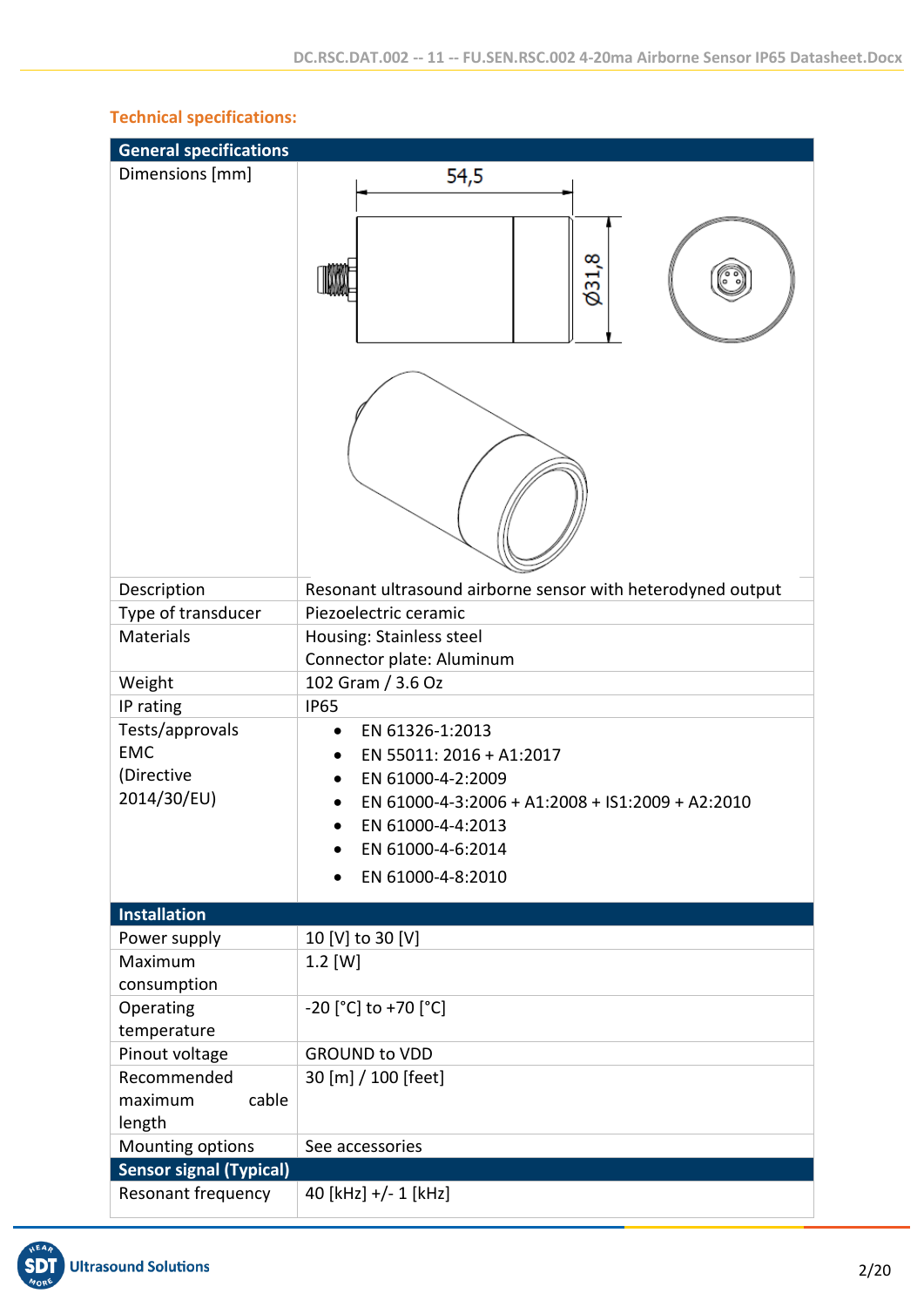| Gain range                                       | 0 [dB] to 60 [dB]                                                                                                                             |
|--------------------------------------------------|-----------------------------------------------------------------------------------------------------------------------------------------------|
| Gain step                                        | 12 [dB]                                                                                                                                       |
| Connector size                                   | M8 - 4 pin                                                                                                                                    |
| <b>Heterodyned signal (Typical)</b>              |                                                                                                                                               |
| Heterodyne frequency                             | 38.5 [kHz] +/- 1 [kHz]                                                                                                                        |
| <b>Bandwidth</b>                                 | $[0.25 - 4]$ [kHz], image of the ultrasonic signal                                                                                            |
| <b>RMS Time Period</b>                           | 1 [s] (static mode only)                                                                                                                      |
| Absolute maximum<br>current output range         | 2 [mA] to 40 [mA]<br>*Adjust the Gain if the current output is not within the optimal<br>output range, depending on your wiring configuration |
| Full measuring range                             | ~32-106 [dBµV] (in static mode)                                                                                                               |
| <b>Factory configuration</b>                     |                                                                                                                                               |
| Signal mode                                      | Dynamic (sampleable from 10 kHz, referring to your recording<br>instrument/PLC)                                                               |
| Gain                                             | 60 dB                                                                                                                                         |
| <b>Optional accessories offered by SDT</b>       |                                                                                                                                               |
| <b>SHIELDED</b>                                  | Cables with Straight M8 Connector - PUR RAL7021 -25°C.+90°C IP65 - STRAIGHT                                                                   |
| FU.RSC.CABL.01.015-1                             | SENSOR-/ACTOR CABLE M8 4PF <> FREE END 1.5m                                                                                                   |
| FU.RSC.CABL.01.030-1                             | SENSOR-/ACTOR CABLE M8 4PF <> FREE END 3.0m                                                                                                   |
| FU.RSC.CABL.01.050-1                             | SENSOR-/ACTOR CABLE M8 4PF <> FREE END 5.0m                                                                                                   |
| FU.RSC.CABL.01.100-1                             | SENSOR-/ACTOR CABLE M8 4PF <> FREE END 10.0m                                                                                                  |
| FU.RSC.CABL.01.200-1                             | SENSOR-/ACTOR CABLE M8 4PF <> FREE END 20.0m                                                                                                  |
| FU.RSC.CABL.01.XXX-1                             | SENSOR-/ACTOR CABLE M8 4PF <> FREE END XX.Xm                                                                                                  |
|                                                  | Cables with 90° M8 Connector - PUR RAL7021 -25°C.+90°C IP65 - STRAIGHT SHIELDED                                                               |
| FU.RSC.CABL.02.015-1                             | SENSOR-/ACTOR CABLE M8 4PF 90° <> FREE END 1.5m                                                                                               |
| FU.RSC.CABL.02.030-1                             | SENSOR-/ACTOR CABLE M8 4PF 90° <> FREE END 3.0m                                                                                               |
| FU.RSC.CABL.02.050-1                             | SENSOR-/ACTOR CABLE M8 4PF 90° <> FREE END 5.0m                                                                                               |
| FU.RSC.CABL.02.100-1                             | SENSOR-/ACTOR CABLE M8 4PF 90° <> FREE END 10.0m                                                                                              |
| FU.RSC.CABL.02.200-1                             | SENSOR-/ACTOR CABLE M8 4PF 90° <> FREE END 20.0m                                                                                              |
| FU.RSC.CABL.02.XXX-1                             | SENSOR-/ACTOR CABLE M8 4PF 90° <> FREE END XX.Xm                                                                                              |
| <b>Connector to complete assembly</b>            |                                                                                                                                               |
| SICOCA-M8-4MSS-01                                | CABLE CONNECTOR M8 4PM SHIELDED STRAIGHT A-KEY<br>w/SCREW TERMINAL                                                                            |
| SICOCA-M8-4FSS-01                                | CABLE CONNECTOR M8 4PF SHIELDED STRAIGHT A-KEY w/SCREW<br><b>TERMINAL</b>                                                                     |
|                                                  | Cables with straight M8 connector 4PM <> M8 4PF - PUR BLACK -25°C.+80°C IP65 -                                                                |
| <b>STRAIGHT SHIELDED</b><br>FU.RSC.CABL.05.015-1 | SENSOR-/ACTOR CABLE M8 4PM <> M8 4PF 1.5m                                                                                                     |
|                                                  |                                                                                                                                               |

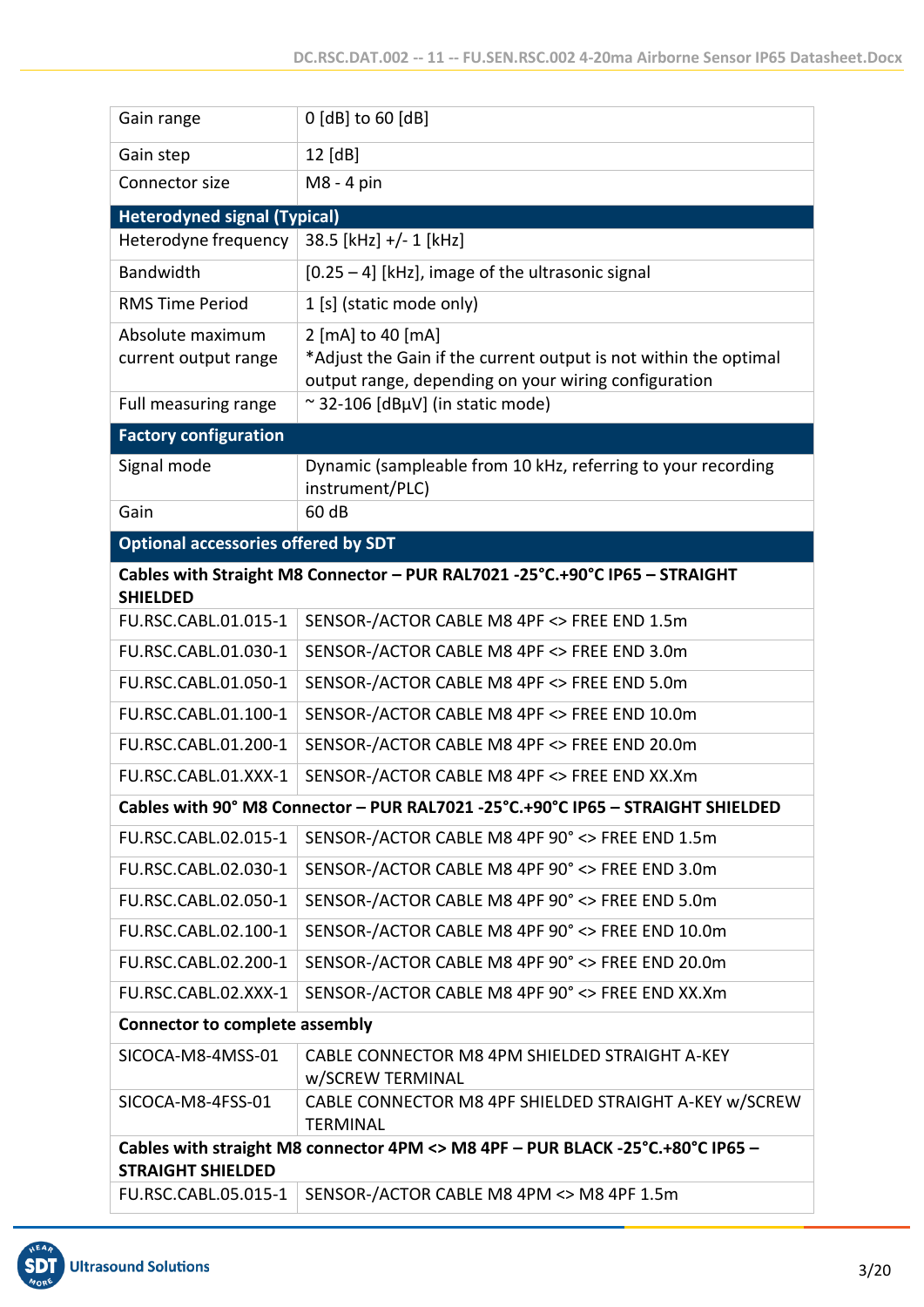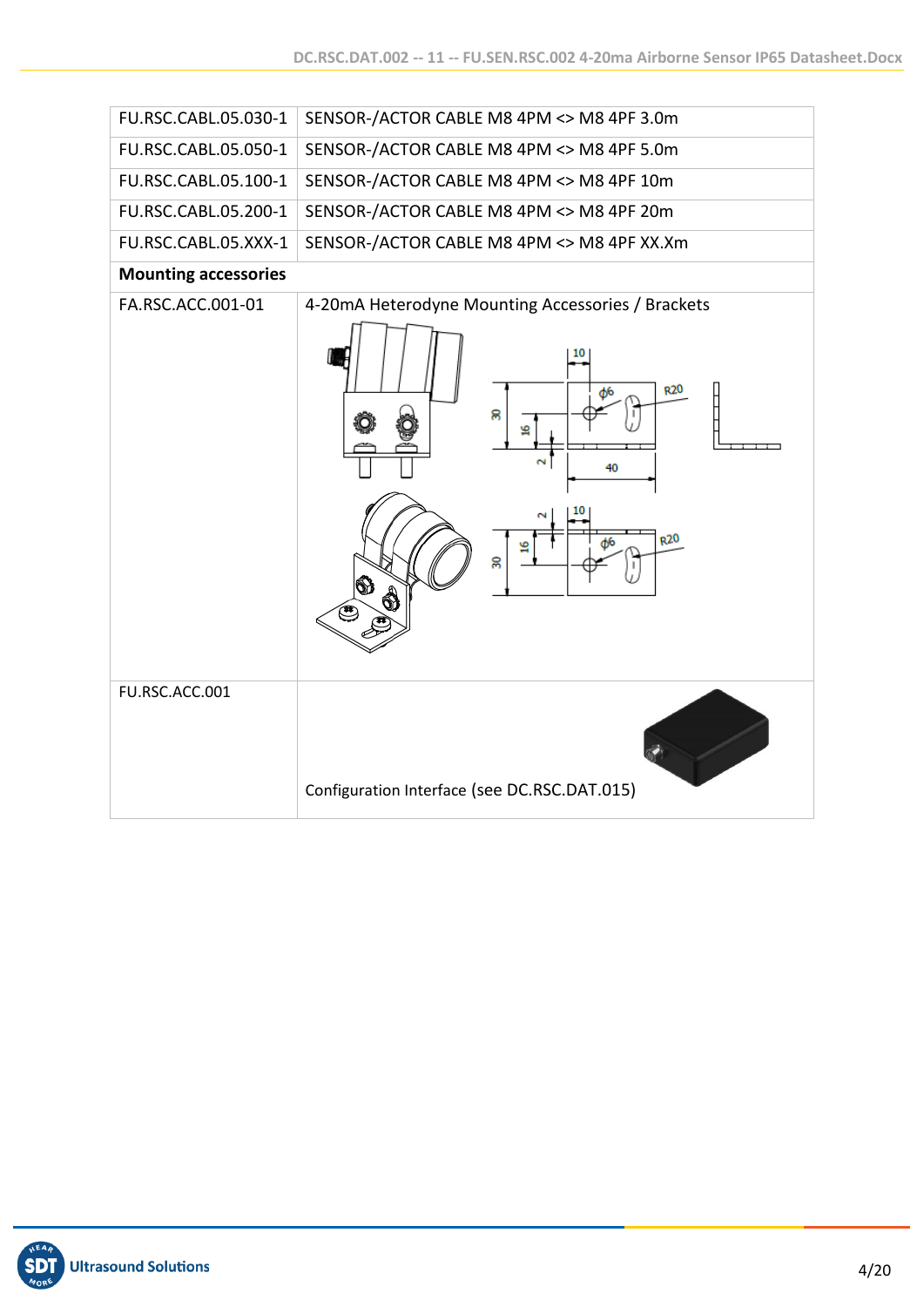

#### **Normalized heterodyned response curve (typical):**

**Beam angle:**

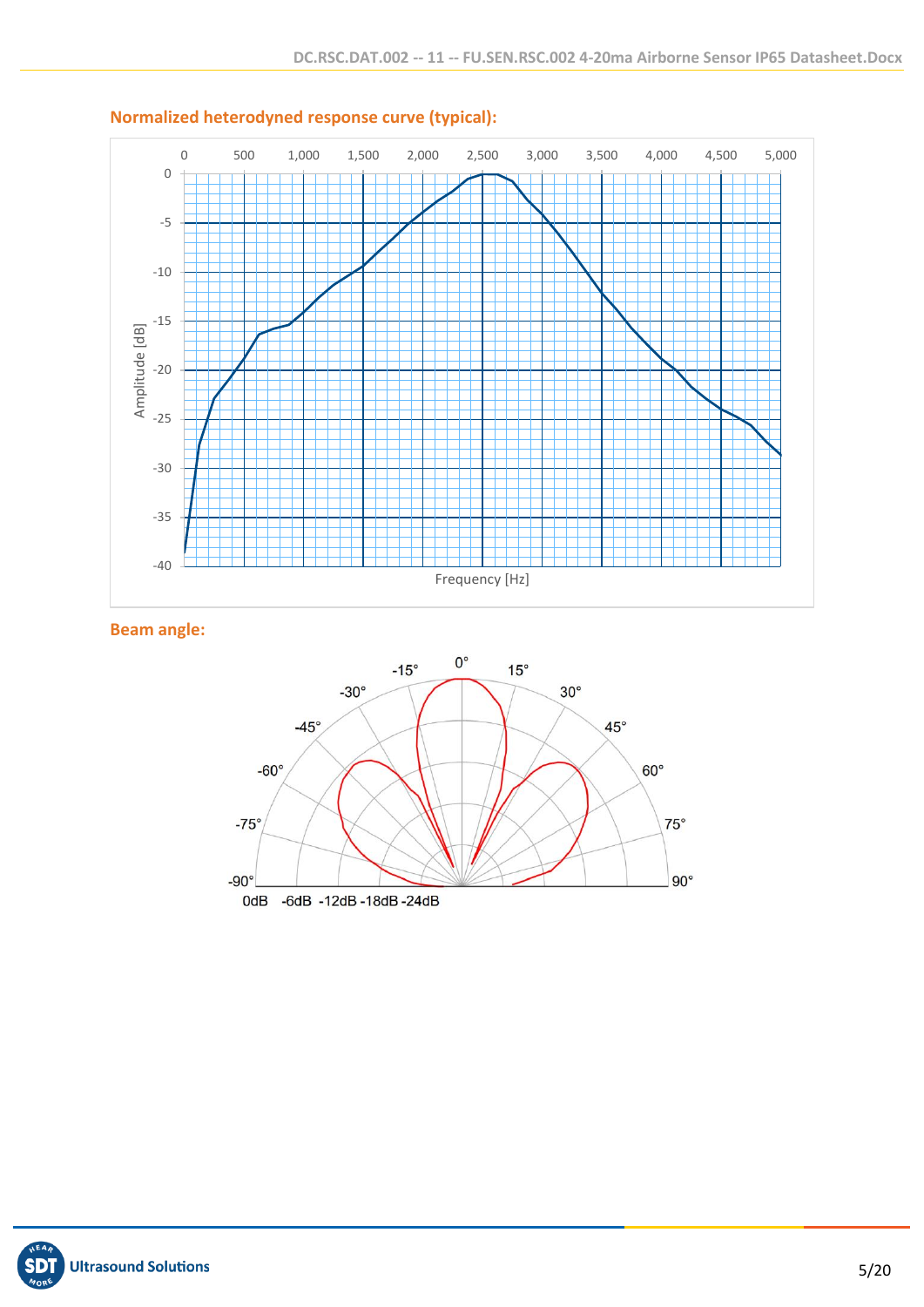## **Wiring configuration:**

## **Standalone**



## **Output equation in static mode:**

- (1) Sensor signal  $[mV_{RMS}] = \frac{Current [A_{DC} in mA]*10 [Ω]}{linear Cdim}$
- linear Gain • (2)  $Sensor$   $[dB\mu V_{RMS}] = 20$  x  $Log(Current \left[A_{DC} in mA\right] x 10[\Omega]) - Gain \left[dB\right] +$ 60
- (2')  $Sensor$  signal  $[dB\mu V_{RMS}] \sim 0.81$  x Current  $[A_{DC}$  in mA] + 91 Gain  $[dB]$

In static mode, for convenience, SDT recommends expressing the sensor output in  $[dB\mu V_{RMS}]$ using (2) or (2') since the output refers to variation in RMS. Please refer to the approximation of the logarithmic scale given in (2'), in case you cannot enter the logarithmic relationship in your acquisition system. Approximating the logarithmic scale in the retain measurement range introduces a maximum related inaccuracy of +/- 2 dB.

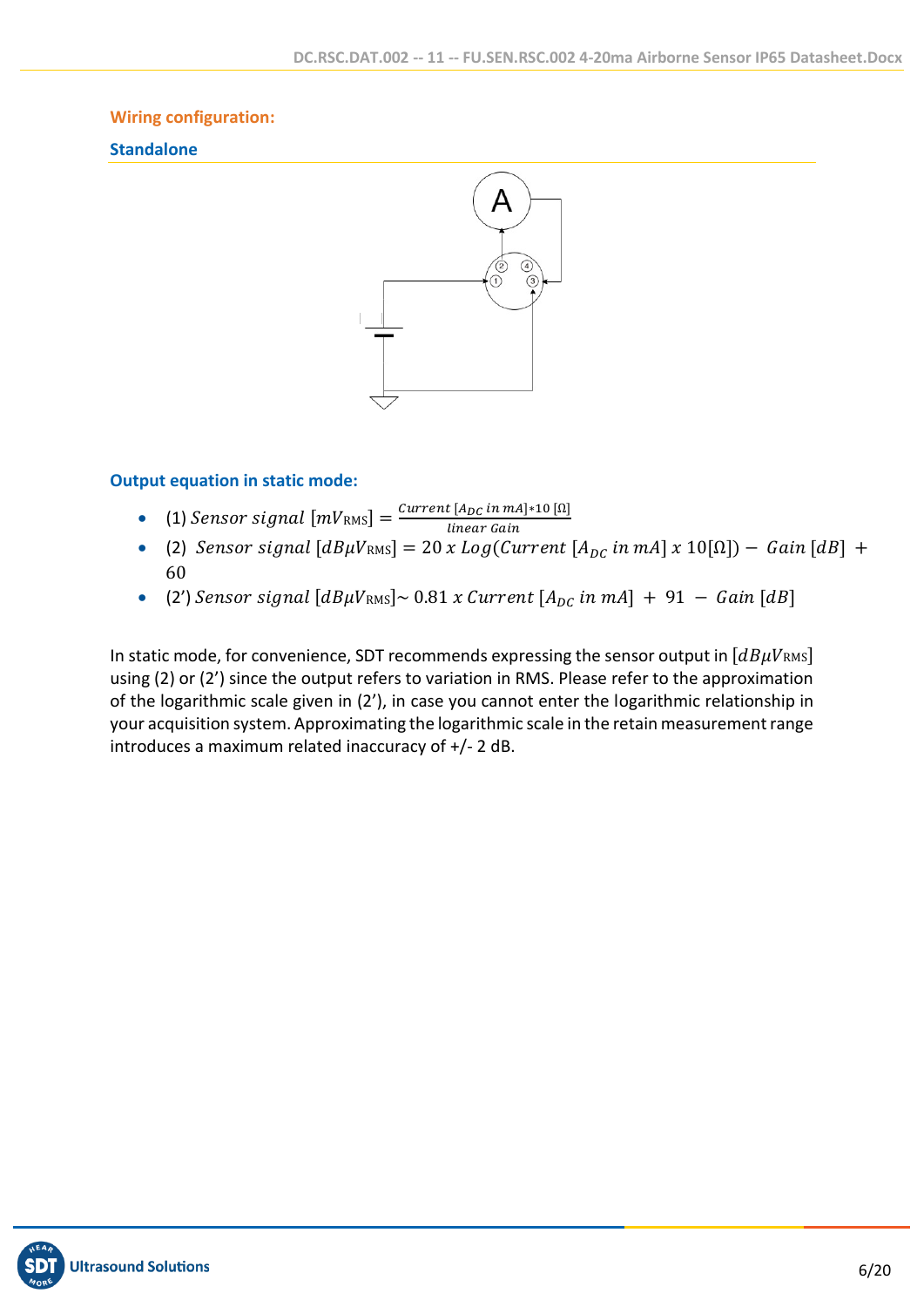| Gain $\lfloor dB \rfloor$ | <b>Linear Gain</b> | Sensitivity<br>[V]/[mA] | Offset [mA] | <b>Optimal range</b><br>$dB\mu V_{RMS}$ |
|---------------------------|--------------------|-------------------------|-------------|-----------------------------------------|
| $\mathbf 0$               | 1                  | 10                      | $\mathbf 0$ | $[92 - 106]$                            |
| 12                        | 4                  | 2.5                     | $\mathbf 0$ | $[80-94]$                               |
| 24                        | 16                 | 0.625                   | 0           | $[68-82]$                               |
| 36                        | 63                 | 0.159                   | $\mathbf 0$ | $[56 - 70]$                             |
| 48                        | 251                | 0.040                   | $\mathbf 0$ | $[44-58]$                               |
| 60                        | 1000               | 0.001                   | 0           | $[32 - 46]$                             |

*Table 1: Sensitivities according to the gain*



*Figure 1: Sensor signal in dBµV vs Current, for each gain (standalone wiring)*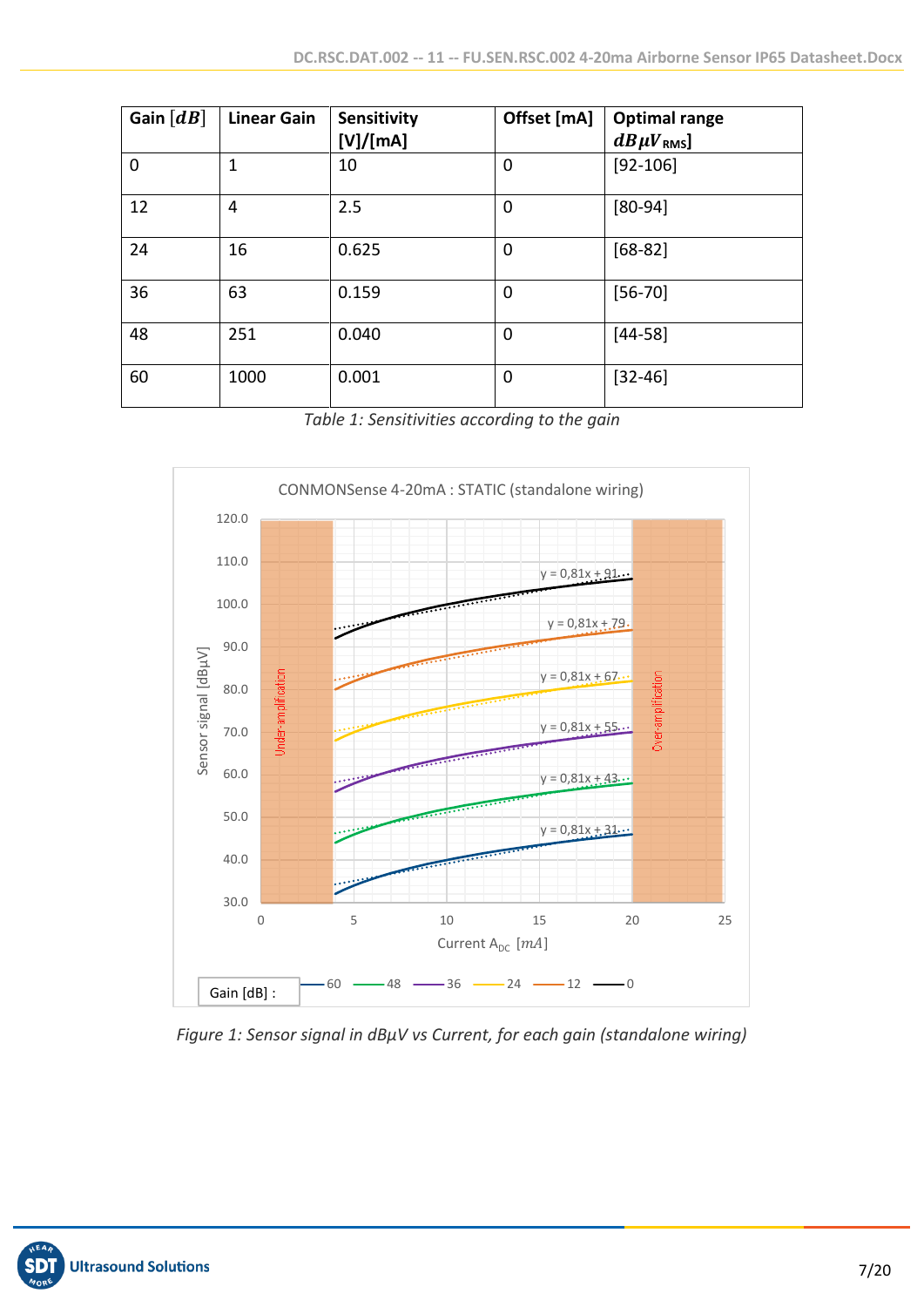| <b>Current</b>  | Gain [dB] |      |                      |                     |      |       |
|-----------------|-----------|------|----------------------|---------------------|------|-------|
| A <sub>DC</sub> | 60        | 48   | 36                   | 24                  | 12   | 0     |
| [in mA]         |           |      | Sensor signal [dBµV] |                     |      |       |
| $\leq 4$        |           |      |                      | Under-amplification |      |       |
| 4               | 32,0      | 44,0 | 56,0                 | 68,0                | 80,0 | 92,0  |
| 5               | 34,0      | 46,0 | 58,0                 | 70,0                | 82,0 | 94,0  |
| 6               | 35,6      | 47,6 | 59,6                 | 71,6                | 83,6 | 95,6  |
| 7               | 36,9      | 48,9 | 60,9                 | 72,9                | 84,9 | 96,9  |
| 8               | 38,1      | 50,1 | 62,1                 | 74,1                | 86,1 | 98,1  |
| 9               | 39,1      | 51,1 | 63,1                 | 75,1                | 87,1 | 99,1  |
| 10              | 40,0      | 52,0 | 64,0                 | 76,0                | 88,0 | 100,0 |
| 11              | 40,8      | 52,8 | 64,8                 | 76,8                | 88,8 | 100,8 |
| 12              | 41,6      | 53,6 | 65,6                 | 77,6                | 89,6 | 101,6 |
| 13              | 42,3      | 54,3 | 66,3                 | 78,3                | 90,3 | 102,3 |
| 14              | 42,9      | 54,9 | 66,9                 | 78,9                | 90,9 | 102,9 |
| 15              | 43,5      | 55,5 | 67,5                 | 79,5                | 91,5 | 103,5 |
| 16              | 44,1      | 56,1 | 68,1                 | 80,1                | 92,1 | 104,1 |
| 17              | 44,6      | 56,6 | 68,6                 | 80,6                | 92,6 | 104,6 |
| 18              | 45,1      | 57,1 | 69,1                 | 81,1                | 93,1 | 105,1 |
| 19              | 45,6      | 57,6 | 69,6                 | 81,6                | 93,6 | 105,6 |
| 20              | 46,0      | 58,0 | 70,0                 | 82,0                | 94,0 | 106,0 |
| >20             |           |      |                      | Over-amplification  |      |       |

*Table 2: Current / voltage equivalence table, in static mode*

# **Output equation in dynamic mode:**

- (3)  $Sensor$  signal  $[mV] = \frac{(current [A_{DC} in mA] 12 [A_{bias}])x208.25 [Ω]}{linear Gain}$
- linear Gain • (4)  $Sensor$  signal  $[dB\mu V] = 20$  x  $Log(|Current|A_{DC} in mA]$  – 12  $[A_{bias}]$  | x 208.25 [Ω]) – *Gain* [dB] + 60

In dynamic mode, SDT recommends expressing the sensor output in Voltage  $[mV]$ .

| Gain $\lfloor dB \rfloor$ | <b>Linear Gain</b> | [V]<br>Sensitivity<br>$\lceil m A \rceil$ | Offset/A <sub>bias</sub><br>$\lceil m A \rceil$ | Optimal range $\lfloor mV \rfloor$ |
|---------------------------|--------------------|-------------------------------------------|-------------------------------------------------|------------------------------------|
| $\Omega$                  | 1                  | 208.25                                    | 12                                              | $[-1666; +1666]$                   |
| 12                        | 4                  | 52.06                                     | 12                                              | $[-418; +418]$                     |
| 24                        | 16                 | 13.02                                     | 12                                              | $[-105; +105]$                     |
| 36                        | 63                 | 3.31                                      | 12                                              | $[-26; +26]$                       |
| 48                        | 251                | 0.83                                      | 12                                              | $[-6.6; +6.6]$                     |
| 60                        | 1000               | 0.208                                     | 12                                              | $[-1.7; +1.7]$                     |

*Table 3: Sensitivities according to the gain, in dynamic mode*

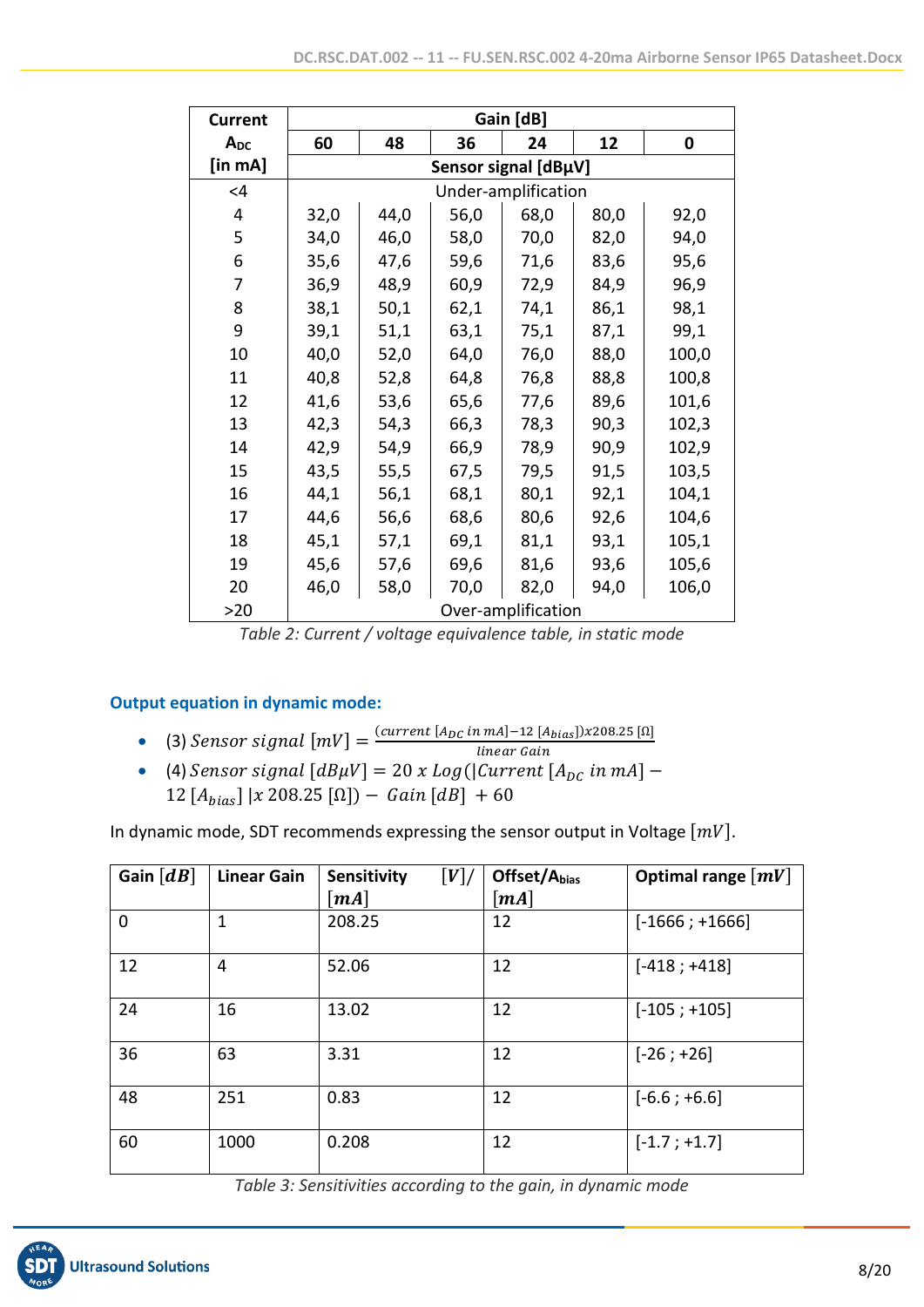





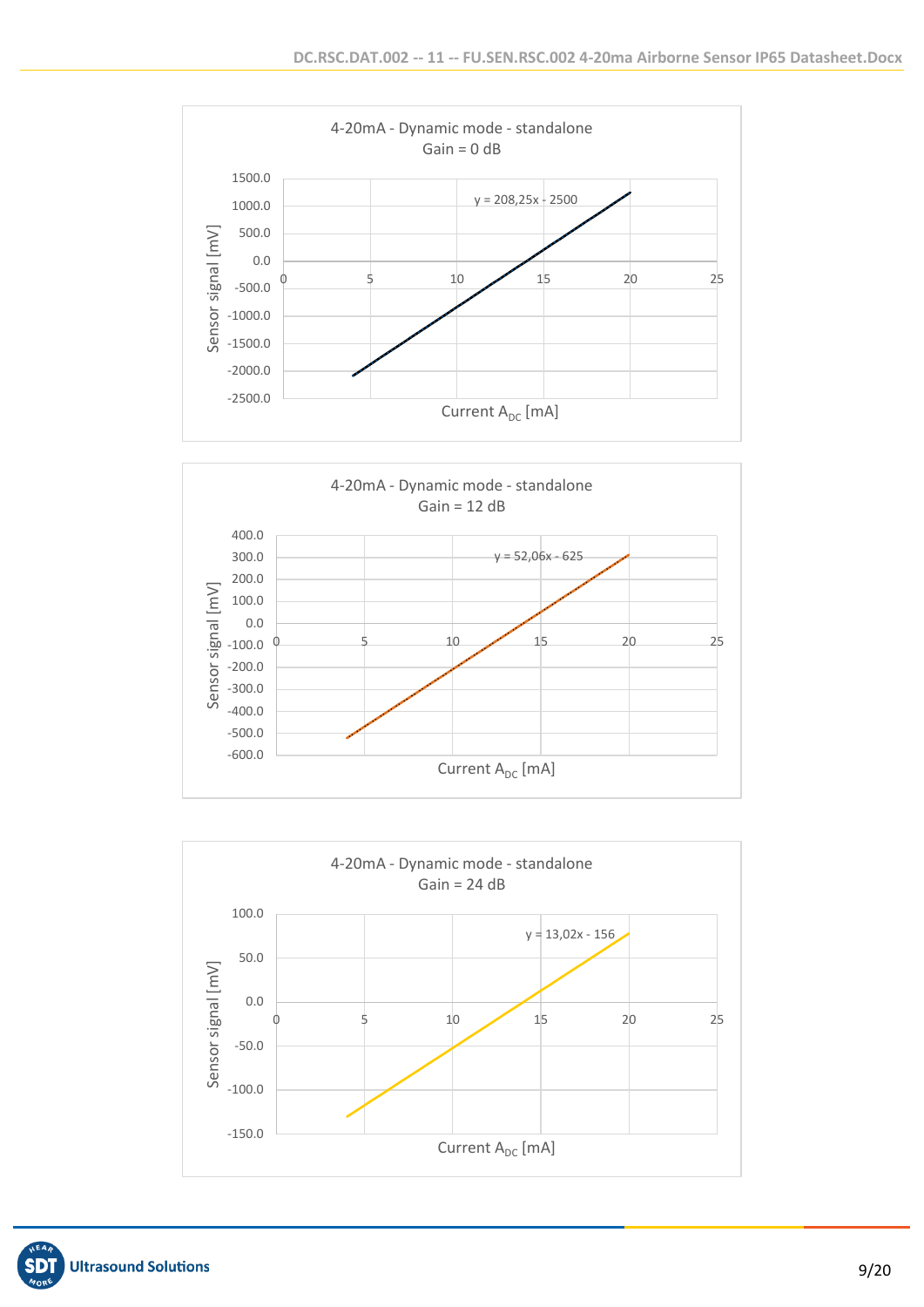





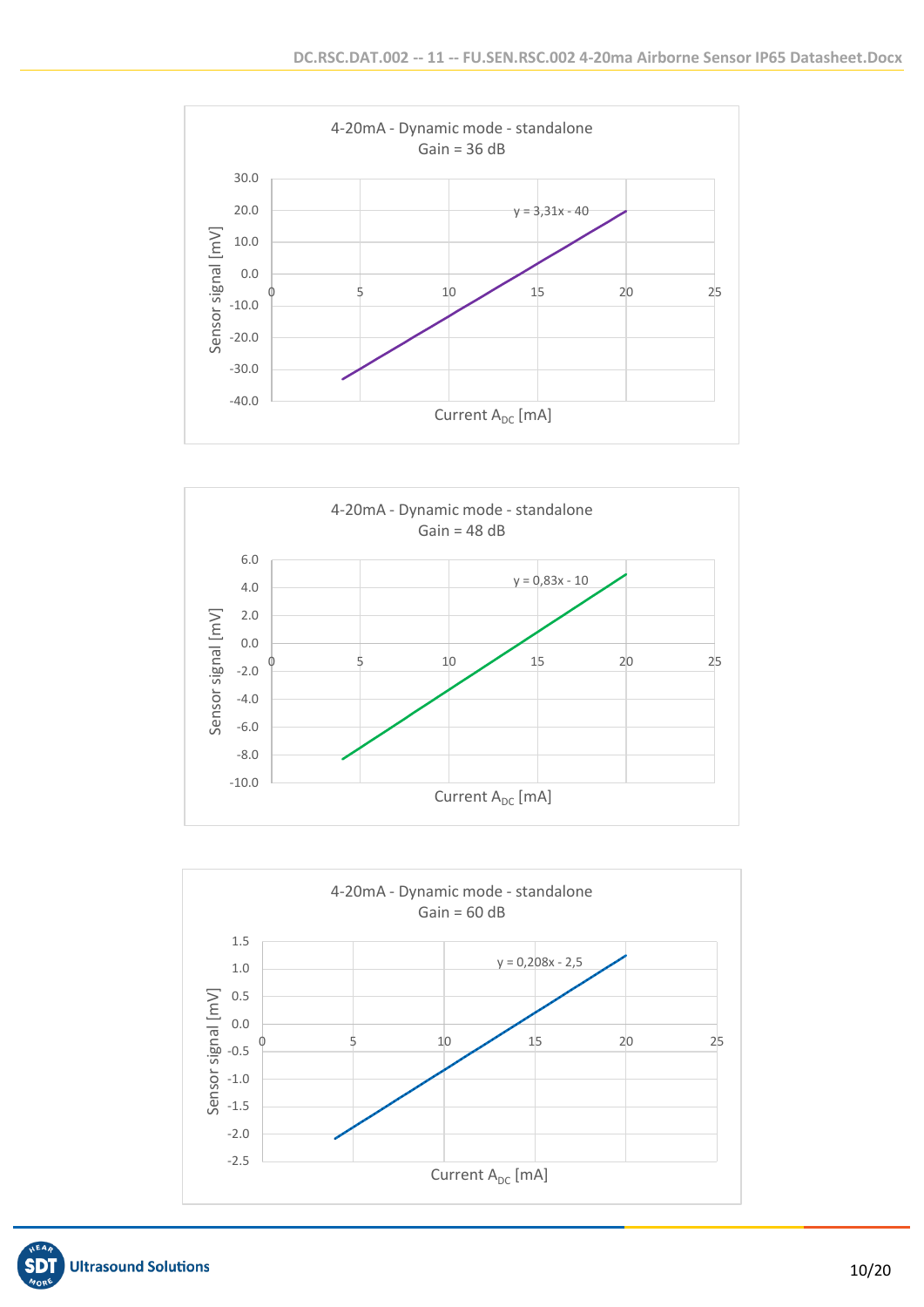|                            |                    | Gain [dB]          |             |                     |                |           |  |  |
|----------------------------|--------------------|--------------------|-------------|---------------------|----------------|-----------|--|--|
| <b>Current Apc</b><br>[mA] | 60                 | 48                 | 36          | 24                  | 12             | 0         |  |  |
|                            |                    | Sensor signal [mV] |             |                     |                |           |  |  |
| <4                         |                    |                    |             | Under-amplification |                |           |  |  |
| 4                          | $-1,7$             | $-6,6$             | $-26,4$     | $-105,1$            | $-418,5$       | $-1666,0$ |  |  |
| 5                          | $-1,5$             | $-5,8$             | $-23,1$     | $-92,0$             | $-366,2$       | $-1457,8$ |  |  |
| 6                          | $-1,2$             | $-5,0$             | $-19,8$     | $-78,8$             | $-313,9$       | $-1249,5$ |  |  |
| 7                          | $-1,0$             | $-4,1$             | $-16,5$     | $-65,7$             | $-261,6$       | $-1041,3$ |  |  |
| 8                          | $-0,8$             | $-3,3$             | $-13,2$     | $-52,6$             | $-209,2$       | $-833,0$  |  |  |
| 9                          | $-0,6$             | $-2,5$             | $-9,9$      | $-39,4$             | $-156,9$       | $-624,8$  |  |  |
| 10                         | $-0,4$             | $-1,7$             | $-6,6$      | $-26,3$             | $-104,6$       | $-416,5$  |  |  |
| 11                         | $-0,2$             | $-0,8$             | $-3,3$      | $-13,1$             | $-52,3$        | $-208,3$  |  |  |
| 12                         | $\mathbf{0}$       | $\overline{0}$     | $\mathbf 0$ | $\overline{0}$      | $\overline{0}$ | $\Omega$  |  |  |
| 13                         | 0,2                | 0,8                | 3,3         | 13,1                | 52,3           | 208,3     |  |  |
| 14                         | 0,4                | 1,7                | 6,6         | 26,3                | 104,6          | 416,5     |  |  |
| 15                         | 0,6                | 2,5                | 9,9         | 39,4                | 156,9          | 624,8     |  |  |
| 16                         | 0,8                | 3,3                | 13,2        | 52,6                | 209,2          | 833,0     |  |  |
| 17                         | 1,0                | 4,1                | 16,5        | 65,7                | 261,6          | 1041,3    |  |  |
| 18                         | 1,2                | 5,0                | 19,8        | 78,8                | 313,9          | 1249,5    |  |  |
| 19                         | 1,5                | 5,8                | 23,1        | 92,0                | 366,2          | 1457,8    |  |  |
| 20                         | 1,7                | 6,6                | 26,4        | 105,1               | 418,5          | 1666,0    |  |  |
| >20                        | Over-amplification |                    |             |                     |                |           |  |  |

*Table 4 : Current / voltage equivalence table, in dynamic mode*

# **Loop powered**



# **Output equation in static mode:**

- (5)  $Sensor$  signal  $[mV_{RMS}] = \frac{(Current [A_{DC} in mA] 2[A_{bias}]) * 10 [0]}{linear G}$
- linear Gain • (6) Sensor signal  $[dB\mu V_{RMS}] = 20$  x  $Log((Current [A<sub>DC</sub> in mA] - 2[A<sub>bias</sub>] )x 10[\Omega]) Gain [dB] + 60$
- (6')  $Sensor$  signal  $[dB\mu V_{RMS}] \sim 1.04$  x Current  $[A_{DC}$  in mA] + 86 Gain  $[dB]$

In static mode, for convenience, SDT recommends expressing the sensor output in  $[dB\mu V_{RMS}]$ using (6) or (6'), since the output refers to variation in RMS. Please refer to the approximation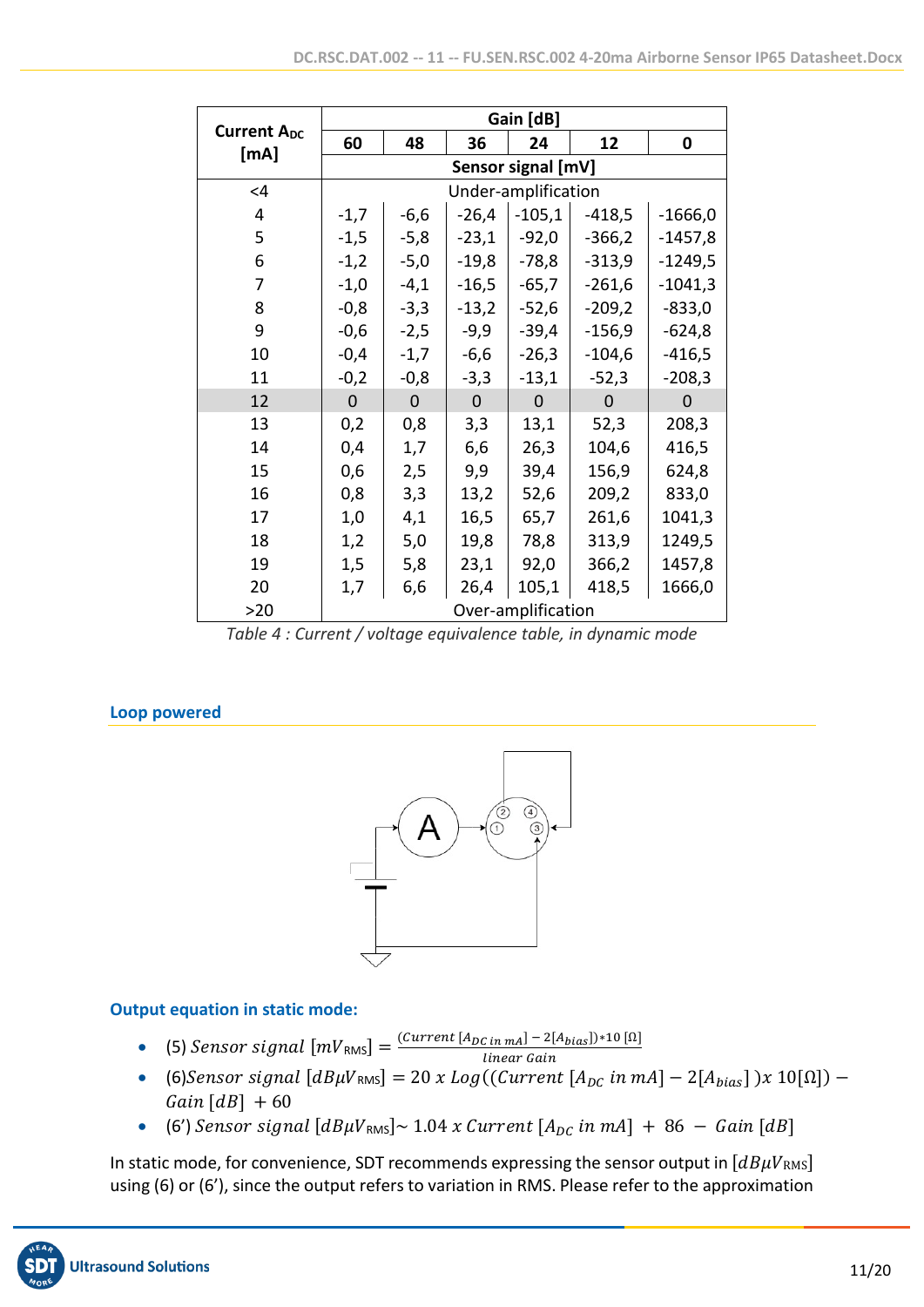of the logarithmic scale given in (6') in case you cannot enter the logarithmic relationship in your acquisition system. Approximating the logarithmic scale in the measurement range introduces a maximum related inaccuracy of +/- 2 dB.

| Gain $\lfloor dB \rfloor$ | Linear<br>Gain | Sensitivity<br>[V]/[mA] | Offset [mA]    | Optimal<br>range<br>$[dB\mu V_{RMS}]$ |
|---------------------------|----------------|-------------------------|----------------|---------------------------------------|
| 0                         | 1              | 10                      | $\overline{2}$ | $[86-105]$                            |
| 12                        | 4              | 2.5                     | $\overline{2}$ | $[74-93]$                             |
| 24                        | 16             | 0.625                   | $\overline{2}$ | $[62 - 81]$                           |
| 36                        | 63             | 0.159                   | $\overline{2}$ | $[50-69]$                             |
| 48                        | 251            | 0.040                   | $\overline{2}$ | $[38 - 57]$                           |
| 60                        | 1000           | 0.001                   | $\overline{2}$ | $[26-45]$                             |



*Table 5: Sensitivities according to the gain, in static mode (loop powered)*

*Figure 2: Sensor signal in dBµV vs Current, for each gain (loop powered)*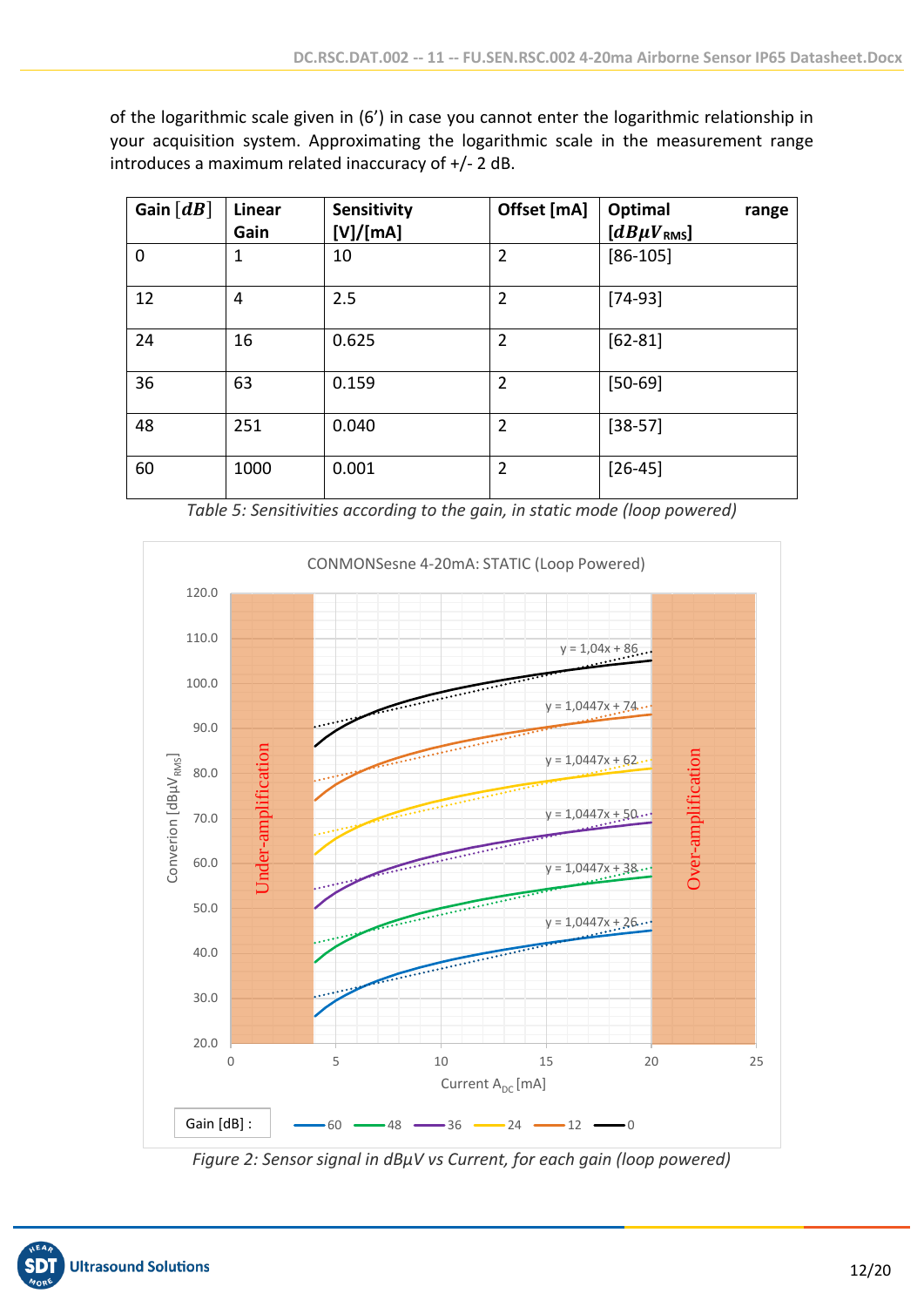|                               | Gain [dB]               |      |      |                     |      |       |  |  |
|-------------------------------|-------------------------|------|------|---------------------|------|-------|--|--|
| <b>Current Apc</b><br>[in mA] | 60                      | 48   | 36   | 24                  | 12   | 0     |  |  |
|                               | Sensor signal [dBµVRMS] |      |      |                     |      |       |  |  |
| $\leq 4$                      |                         |      |      | Under-amplification |      |       |  |  |
| 4                             | 26,0                    | 38,0 | 50,0 | 62,0                | 74,0 | 86,0  |  |  |
| 5                             | 29,5                    | 41,5 | 53,5 | 65,5                | 77,5 | 89,5  |  |  |
| 6                             | 32,0                    | 44,0 | 56,0 | 68,0                | 80,0 | 92,0  |  |  |
| 7                             | 34,0                    | 46,0 | 58,0 | 70,0                | 82,0 | 94,0  |  |  |
| 8                             | 35,6                    | 47,6 | 59,6 | 71,6                | 83,6 | 95,6  |  |  |
| 9                             | 36,9                    | 48,9 | 60,9 | 72,9                | 84,9 | 96,9  |  |  |
| 10                            | 38,1                    | 50,1 | 62,1 | 74,1                | 86,1 | 98,1  |  |  |
| 11                            | 39,1                    | 51,1 | 63,1 | 75,1                | 87,1 | 99,1  |  |  |
| 12                            | 40,0                    | 52,0 | 64,0 | 76,0                | 88,0 | 100,0 |  |  |
| 13                            | 40,8                    | 52,8 | 64,8 | 76,8                | 88,8 | 100,8 |  |  |
| 14                            | 41,6                    | 53,6 | 65,6 | 77,6                | 89,6 | 101,6 |  |  |
| 15                            | 42,3                    | 54,3 | 66,3 | 78,3                | 90,3 | 102,3 |  |  |
| 16                            | 42,9                    | 54,9 | 66,9 | 78,9                | 90,9 | 102,9 |  |  |
| 17                            | 43,5                    | 55,5 | 67,5 | 79,5                | 91,5 | 103,5 |  |  |
| 18                            | 44,1                    | 56,1 | 68,1 | 80,1                | 92,1 | 104,1 |  |  |
| 19                            | 44,6                    | 56,6 | 68,6 | 80,6                | 92,6 | 104,6 |  |  |
| 20                            | 45,1                    | 57,1 | 69,1 | 81,1                | 93,1 | 105,1 |  |  |
| >20                           |                         |      |      | Over-amplification  |      |       |  |  |

*Table 6: Current / voltage equivalence table, in static mode (loop powered)*

# **Output equation in dynamic mode:**

- (7)  $Sensor$  signal  $[mV] = \frac{(current [A_{AC} in mA] 14 [A_{bias}]) \times 208.25 [Ω]}{linear Gain}$
- linear Gain • (8)  $Sensor$  signal  $[dB\mu V] = 20$  x  $Log(|Current|A_{DC}$  in mA] – 14  $[A_{bias}]$  | x 208.25 [Ω]) – *Gain* [dB] + 60

In dynamic mode, SDT recommends expressing the sensor output in Voltage  $[mV]$  using expression (7).

| Gain $\lfloor dB \rfloor$ | <b>Linear Gain</b> | Sensitivity $[V]/[mA]$ | Offset/A <sub>bias</sub> $[mA]$ | Optimal range $\lfloor mV \rfloor$ |
|---------------------------|--------------------|------------------------|---------------------------------|------------------------------------|
| $\mathbf 0$               | 1                  | 208.25                 | 14                              | $[-2082; +2082]$                   |
| 12                        | 4                  | 52.06                  | 14                              | $[-521; +521]$                     |
| 24                        | 16                 | 13.02                  | 14                              | $[-130; +130]$                     |
| 36                        | 63                 | 3.31                   | 14                              | $[-33; +33]$                       |
| 48                        | 251                | 0.83                   | 14                              | $[-8.3; +8.3]$                     |
| 60                        | 1000               | 0.208                  | 14                              | $[-2.1; +2.1]$                     |

*Table 7: Sensitivities according to the gain, in dynamic mode (loop powered)*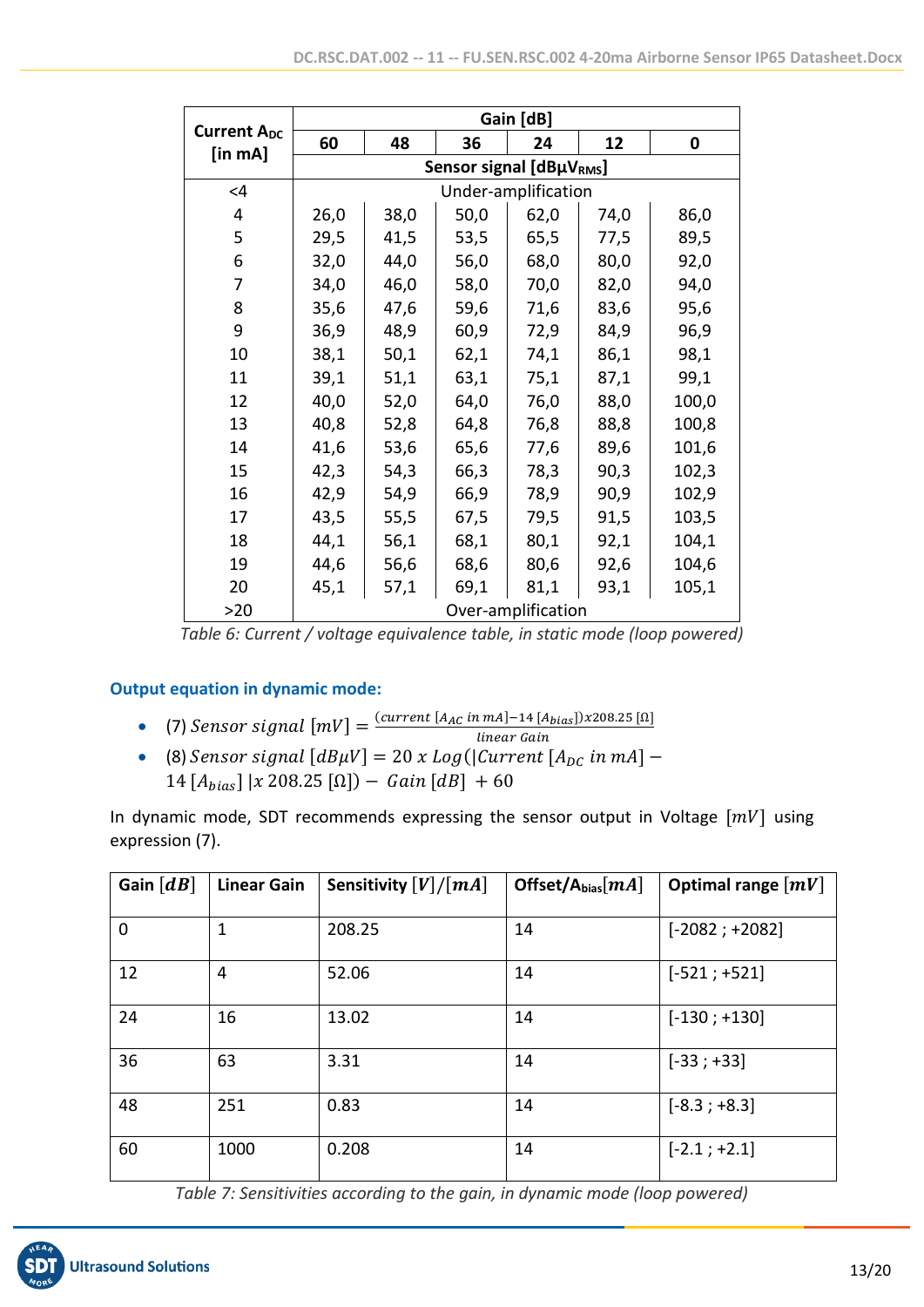





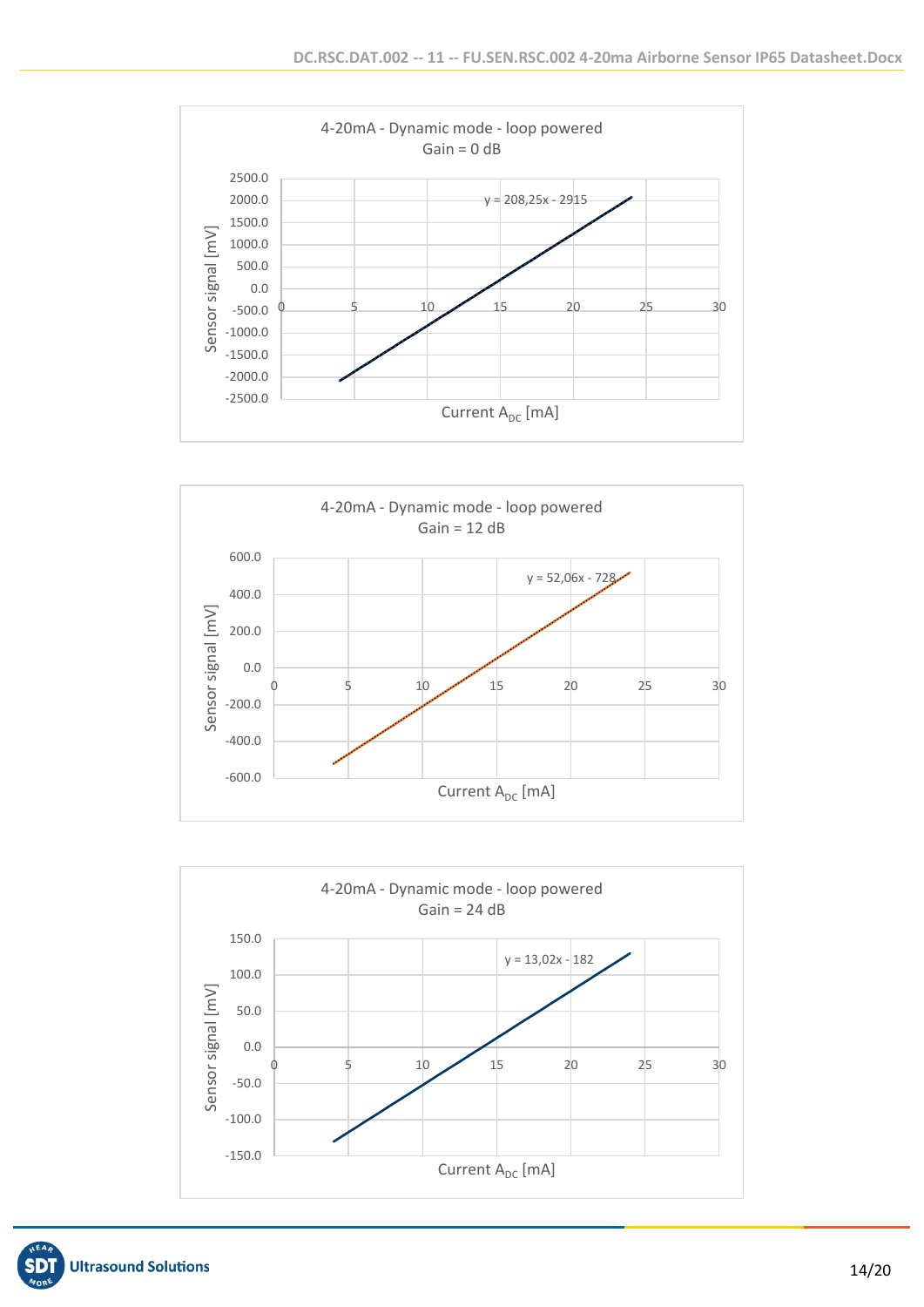





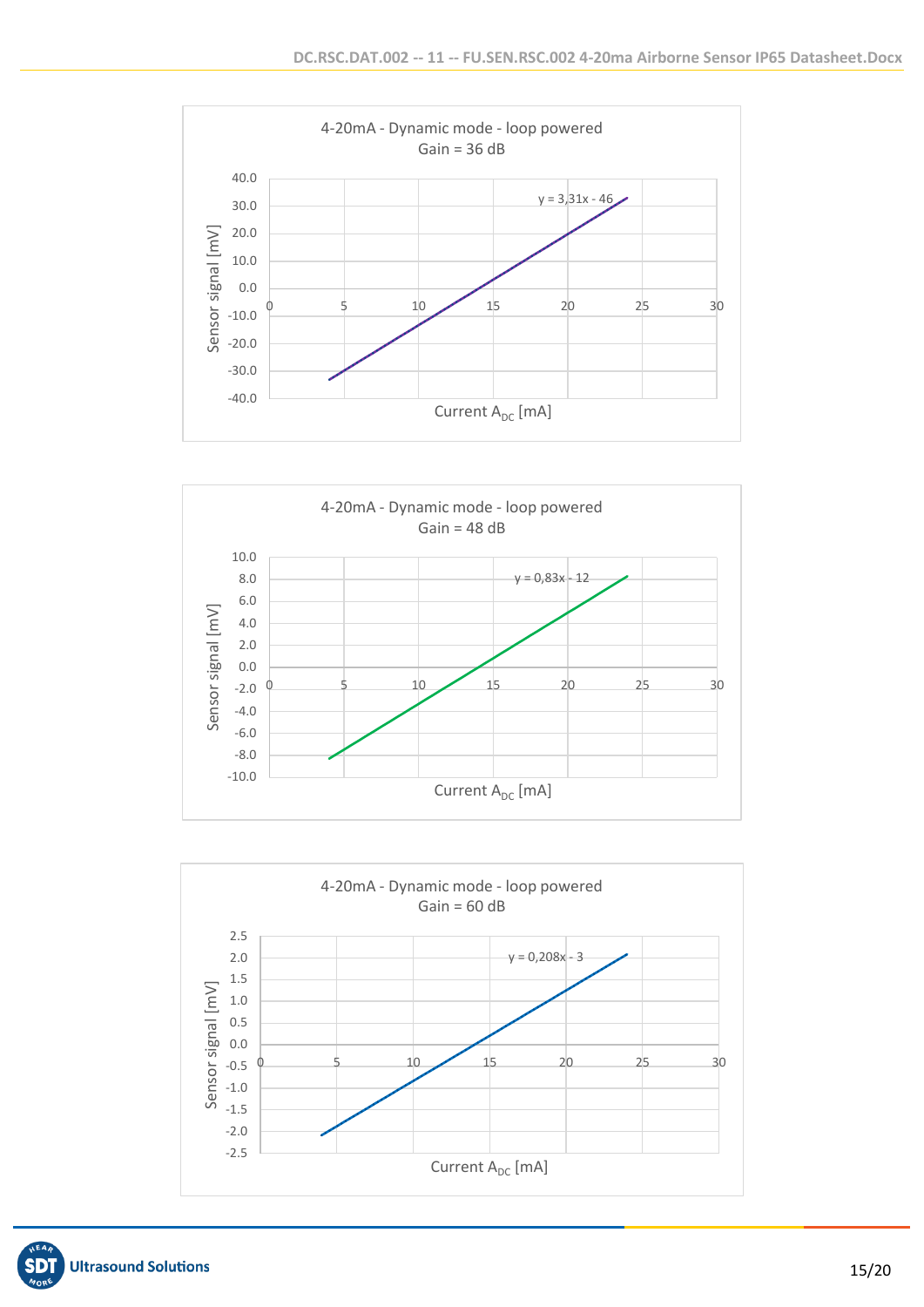|                                          | Amplification [dB] |                    |         |                     |          |           |  |  |
|------------------------------------------|--------------------|--------------------|---------|---------------------|----------|-----------|--|--|
| Current A <sub>DC</sub><br>$[$ in mA $]$ | 60                 | 48                 | 36      | 24                  | 12       | 0         |  |  |
|                                          |                    | Sensor signal [mV] |         |                     |          |           |  |  |
| <4                                       |                    |                    |         | Under-amplification |          |           |  |  |
| 4                                        | $-2,1$             | $-8,3$             | $-33,1$ | $-130,2$            | $-520,6$ | $-2082,5$ |  |  |
| 5                                        | $-1,9$             | $-7,5$             | $-29,8$ | $-117,1$            | $-468,6$ | $-1874,3$ |  |  |
| 6                                        | $-1,7$             | $-6,6$             | $-26,4$ | $-104,1$            | $-416,5$ | $-1666,0$ |  |  |
| 7                                        | $-1,5$             | $-5,8$             | $-23,1$ | $-91,1$             | $-364,4$ | $-1457,8$ |  |  |
| 8                                        | $-1,2$             | $-5,0$             | $-19,8$ | $-78,1$             | $-312,4$ | $-1249,5$ |  |  |
| 9                                        | $-1,0$             | $-4,1$             | $-16,5$ | $-65,1$             | $-260,3$ | $-1041,3$ |  |  |
| 10                                       | $-0,8$             | $-3,3$             | $-13,2$ | $-52,1$             | $-208,3$ | $-833,0$  |  |  |
| 11                                       | $-0,6$             | $-2,5$             | $-9,9$  | $-39,0$             | $-156,2$ | $-624,8$  |  |  |
| 12                                       | $-0,4$             | $-1,7$             | $-6,6$  | $-26,0$             | $-104,1$ | $-416,5$  |  |  |
| 13                                       | $-0,2$             | $-0,8$             | $-3,3$  | $-13,0$             | $-52,1$  | $-208,3$  |  |  |
| 14                                       | 0,0                | 0,0                | 0,0     | 0,0                 | 0,0      | 0,0       |  |  |
| 15                                       | 0,2                | 0,8                | 3,3     | 13,0                | 52,1     | 208,3     |  |  |
| 16                                       | 0,4                | 1,7                | 6,6     | 26,0                | 104,1    | 416,5     |  |  |
| 17                                       | 0,6                | 2,5                | 9,9     | 39,0                | 156,2    | 624,8     |  |  |
| 18                                       | 0,8                | 3,3                | 13,2    | 52,1                | 208,3    | 833,0     |  |  |
| 19                                       | 1,0                | 4,1                | 16,5    | 65,1                | 260,3    | 1041,3    |  |  |
| 20                                       | 1,2                | 5,0                | 19,8    | 78,1                | 312,4    | 1249,5    |  |  |
| 21                                       | 1,5                | 5,8                | 23,1    | 91,1                | 364,4    | 1457,8    |  |  |
| 22                                       | 1,7                | 6,6                | 26,4    | 104,1               | 416,5    | 1666,0    |  |  |
| 23                                       | 1,9                | 7,5                | 29,8    | 117,1               | 468,6    | 1874,3    |  |  |
| 24                                       | 2,1                | 8,3                | 33,1    | 130,2               | 520,6    | 2082,5    |  |  |
| $>24$                                    | Over-amplification |                    |         |                     |          |           |  |  |

*Table 8: Current / voltage equivalence table, in dynamic mode (loop powered)*

## **Voltage measurement**



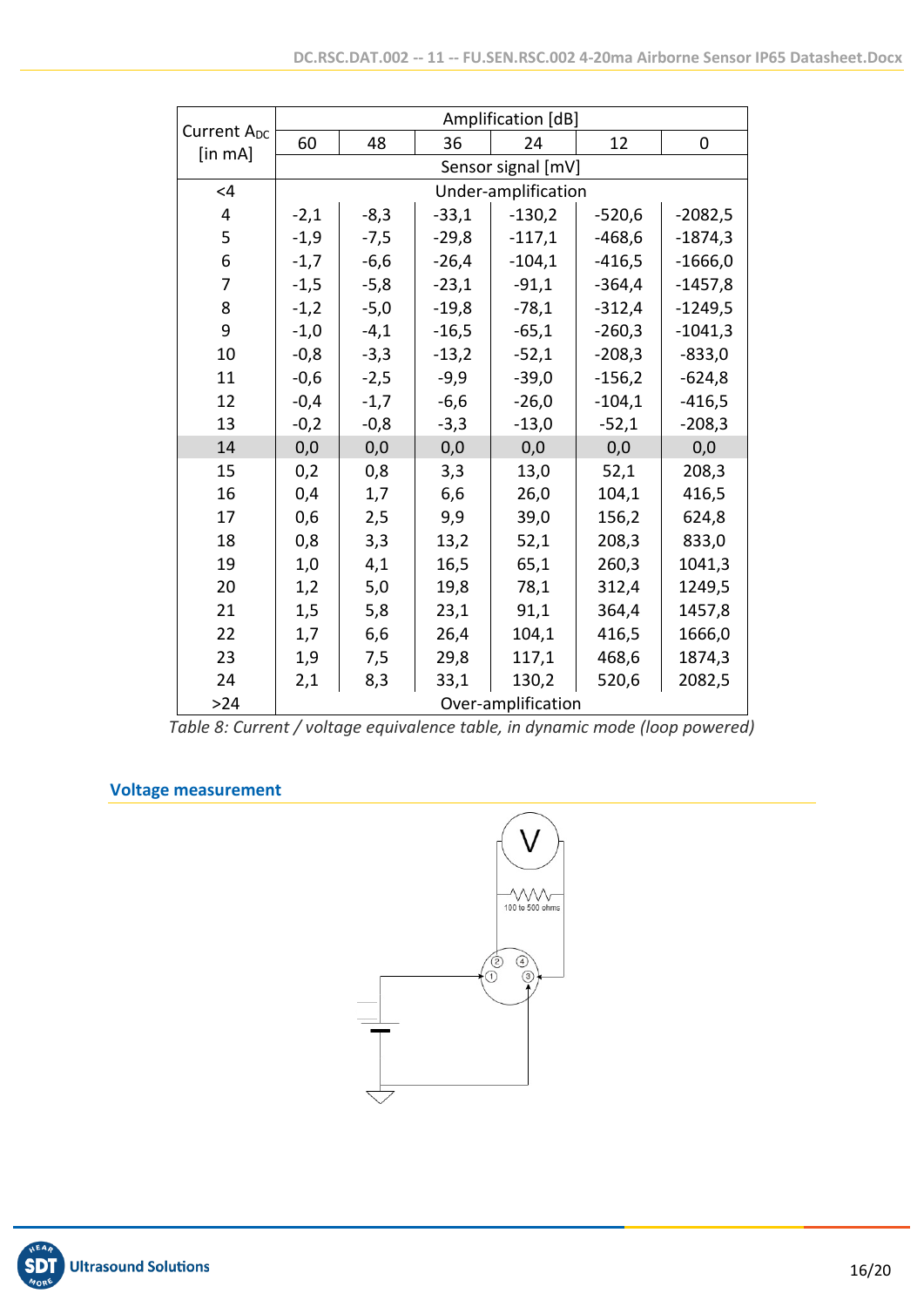## **Output equations:**

• Static mode:

$$
Sensor\ signal\ [V_{RMS}] = \frac{\left(\frac{voltage\ [V_{DC}]}{resistor\ [ \Omega]}\right)*10\ [ \Omega]}{linear\ Gain}
$$

• Dynamic mode:

$$
Sensor\ signal\ [V_{AC}] = \frac{\left(\frac{voltage\ [V_{AC}]}{resistor\ [\Omega]} - 0.012\ [A_{bias} in\ A]\right) * 208.25\ [\Omega]}{linear\ Gain}
$$

# **Communication:**

# **Using the Configuration interface:**

Gain and mode can be changed from a PC using the SDT accessory **FU.RSC.ACC.001**, in a simple way.

-**Download** then **install** the required SDT CONMONSENSE tool (compatible windows) at: <https://sdtultrasound.com/support/software/>



-**Connect** the sensor and the PC to the configuration interface using the provided cables. -**Read** & **Edit** the sensor settings

# **Digital output mode**

Gain and mode can be selected by generating pulses on the communication line. The default state of the line is +VDD (pulled up internally with a 10  $\lfloor k\Omega \rfloor$  resistor) and a pulse consists of pulling the line down for at least 1 [ms] then releasing the line.

After the first pulse is initiated a 5 [s] internal timer is started. When the 5 [s] timeout occurs, the sensor counts how many pulses it received during this time-lapse:

- 1 pulse: increase the gain by 12 [dB] (has no effect if the gain is already at 60 [dB]);
- 2 pulses: decrease the gain by 12 [dB] (has no effect if the gain is already at 0 [dB]);
- 3 pulses: change the mode (switch between static and dynamic mode);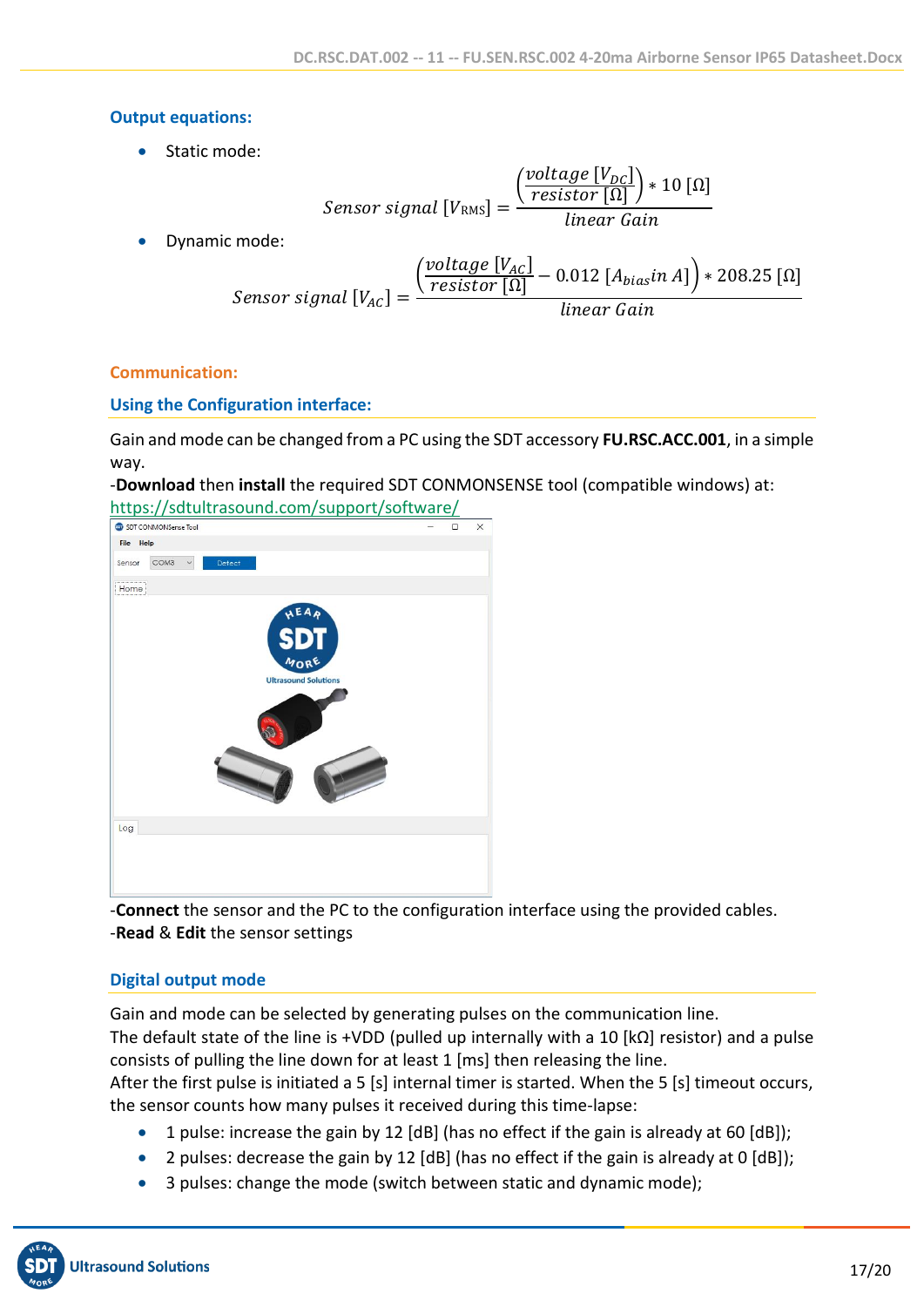• 4 pulses: initialize the sensor in dynamic mode with a gain of 60 [dB] (factory reset);

After any modification, data are saved inside a non-volatile memory and are restored on sensor power on.

#### *Example*

- Change the output mode (generate 3 pulses under 5 [s]).



#### **Serial mode**

The communication line can also be used for a serial communication allowing advanced features. The protocol used is UART 9600-8-E-1 (9600 bauds, 8 data bits, 1 even parity bit, 1 stop bit). The user can write data to the sensor and read them back:

- 1) The serial communication is initialized by the user by sending the header byte <AAh>.
- 2) The second byte is the device address or the generic address (<00h>). The sensor will only answer to its specific address or to the generic address.
- 3) The third byte is the memory address (see below) that the user wants to write or to read.
- 4) The fourth byte is the operation: <00h> for a write operation; <01h> for a read operation.
- 5)
- a) During a write, the fifth byte is sent by the user with the data that needs to be written.
- b) During a read, the fifth byte is sent by the user and contain the one-byte checksum.
- 6)
- c) During a write, the sixth byte is sent by the user and contain the one-byte checksum.
- d) During a read, the sixth byte is sent by the sensor containing the value of the memory address.

The one-byte checksum is the LSB (least signification byte) from the addition of all bytes sent.

After any modification, data are saved inside a non-volatile memory and are restored on sensor power on.

#### *Memory address*

- 00 Sensor specific address (R/W) range 0 to 255
- 01 Sensor gain (R/W) range 0 to 60 with a step of 12
- 02 Sensor mode (R/W) 1 for static mode; 2 for dynamic mode
- 03 Temperature (R) 8bits integer temperature value
- 04 Temperature (R) 32bits float temperature value byte 1 (LSB)
- 05 Temperature (R) 32bits float temperature value byte 2
- 06 Temperature (R) 32bits float number temperature value byte 3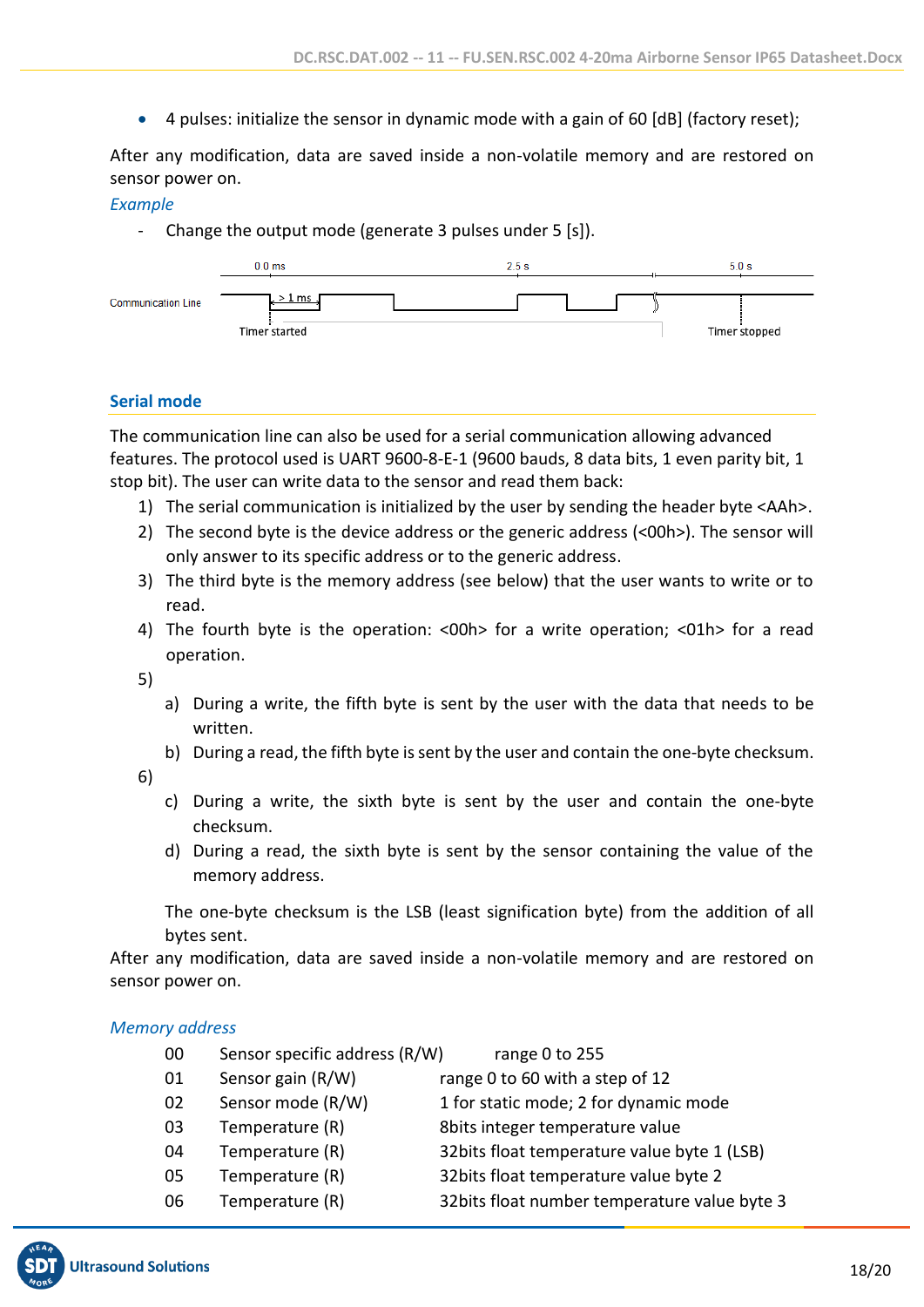(MSB)

07 Temperature (R) 32bits float number temperature value byte 4

- 08 Firmware version (R) 32bits integer firmware version value byte 1 (LSB)
- 09 Firmware version (R) 32bits integer firmware version value byte 2
- 
- (MSB)

# 10 Firmware version (R) 32bits integer firmware version value byte 3

11 Firmware version (R) 32bits integer firmware version value byte 4

## *Examples*

e) write a new specific device address, <11h> to the sensor:

*User: <AAh 00h 00h 00h 11h BBh>* (Checksum is AAh + 11h = BBh)

f) Read the sensor gain (assuming the gain is set at 48 [dB] and the device specific address is set to <11h>):

*User: <AAh 11h 01h 01h BDh> Sensor: <30h>* (Checksum is  $AAh + 11h + 01h + 01h = BDh$ )

*The information herein is believed to be accurate to the best of our knowledge. Due to continuous research and development, specifications are subject to change without prior notice.*